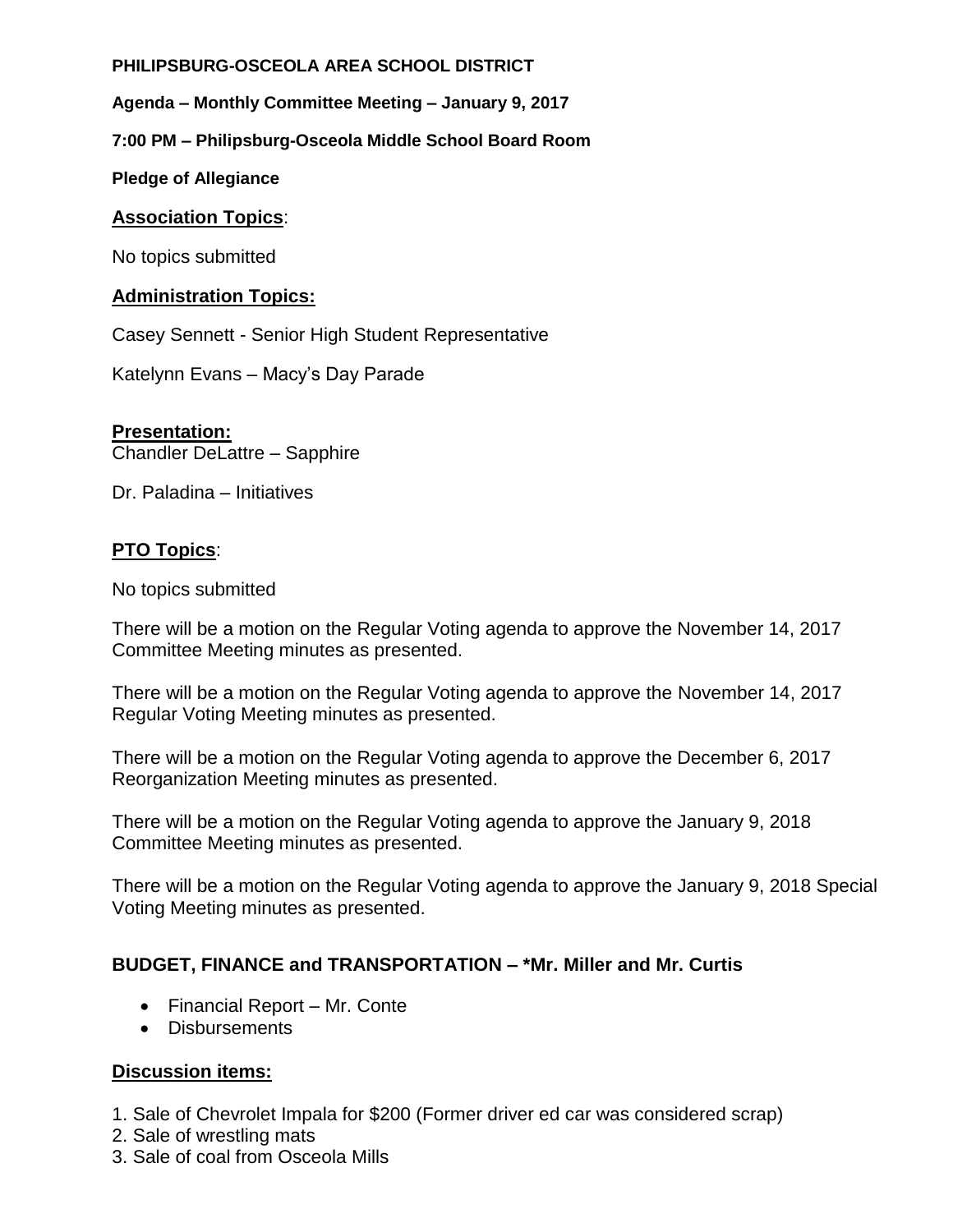There will be a motion on the Regular Voting agenda to approve the PO Cross Country Booster Club Financial Report, as presented.

There will be a motion on the Regular Voting agenda to approve removing restricted designation from Technology CD and use for general fund purpose.

There will be a motion on the Regular Voting agenda to approve the following bus driver for Long's Motor Bus Co. for the 2017-2018 school year.

Michelle Myers

# **BUILDING AND GROUNDS – \*Mr. Curtis and Ms. McGee**

# **CURRICULUM, INSTRUCTION and ASSESSMENT – \*Ms. Lamb and Mrs. Bush**

There is a motion on the Regular voting agenda to approve field trip requests as presented.

There is a motion on the Regular Voting agenda to approve a Memorandum of Understanding between Wilkes University School of Education Reading Specialist Program in partnership with Philipsburg-Osceola School District, as presented.

# **COMMUNITY RELATIONS – \*Mr. Jeffries and Mr. Miller**

# **PERSONNEL COMMITTEE – \*Mrs. Bush and Mrs. Lamb**

There is a motion on the Special Voting agenda to approve hiring Matt Curtis as the Assistant Athletic Director, effective immediately, at a salary per the contract.

There will be a motion on the Regular Voting agenda to approve the following teachers for tenure.

| Michelle Beard            | Olivia Sidorick          |
|---------------------------|--------------------------|
| <b>Rachel Martinie</b>    | <b>Rachelle Sidorick</b> |
| Ashlea Cowher             | <b>Kaitlin Walker</b>    |
| Kelsey Jean Miles Darling | <b>Andrew Davidson</b>   |
| <b>Holly Foley</b>        | Amanda Woods             |

There is a motion on the Special Voting agenda to accept the resignation of Erin Swatsworth as a Cashier/Kitchen Helper at the Senior High, effective January 3, 2018.

There is a motion on the Special Voting agenda to accept the resignation of Erin Swatsworth as a member of the Certified Safety Committee, effective immediately.

There is a motion on the Special Voting agenda to accept the resignation of Jennifer Lindeman as a Library Tech at the Senior High, effective the close of business on January 4, 2018.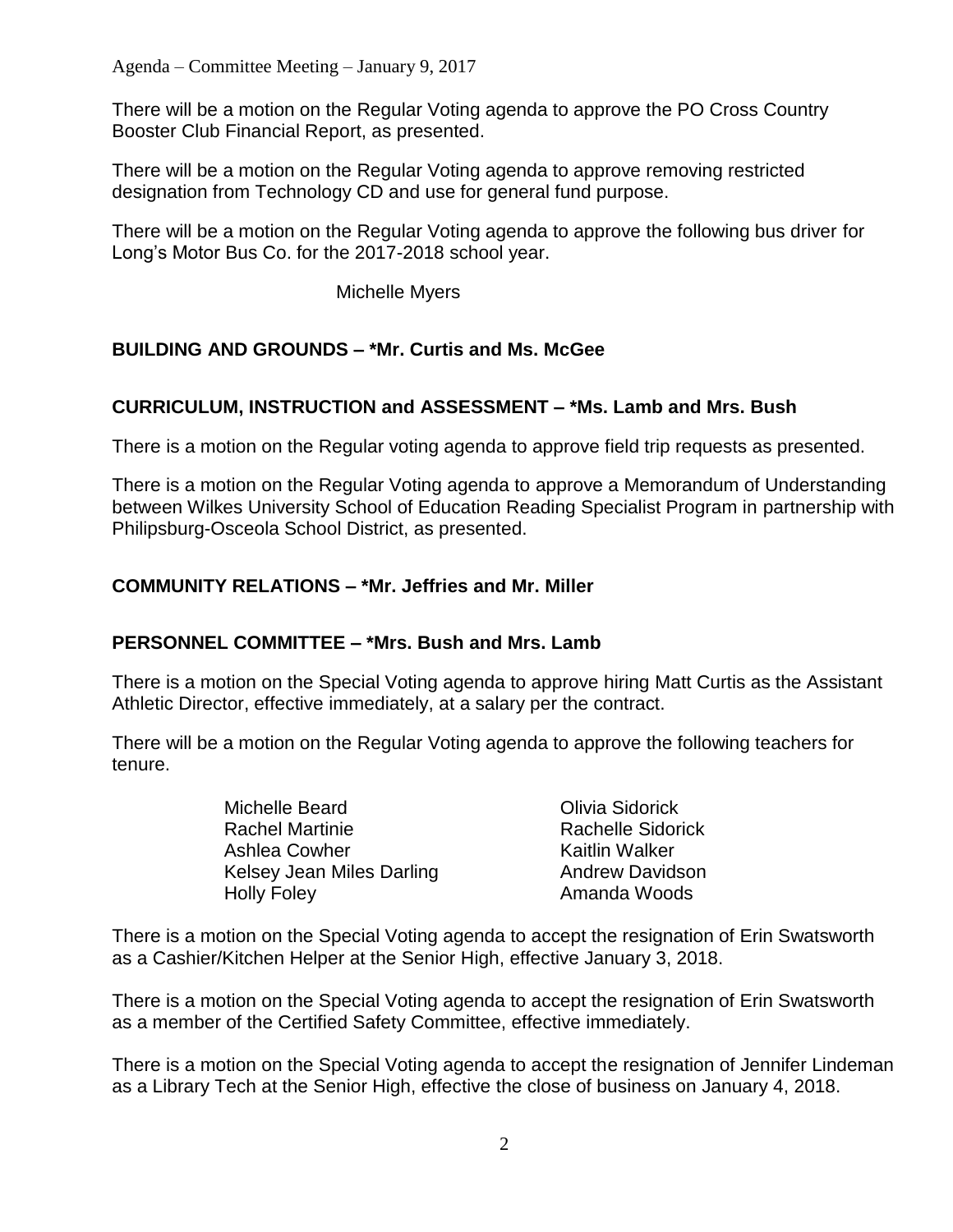Agenda – Committee Meeting – January 9, 2017

There is a motion on the Special Voting agenda to approve posting a Cashier/Kitchen Helper position at the Senior High, posting effective December 22, 2017.

There is a motion on the Special Voting agenda to approve posting a Library Tech position at the Senior High, posting effective December 22, 2017.

There is a motion on the Special Voting agenda to approve transferring Scott Hann from a Custodian 2nd Shift, 5hrs per day at the Senior High, to a District Wide Custodian 2nd Shift, 5.75 hours per day, effective immediately.

There is a motion on the Special Voting agenda to approve creating a District Wide Custodian position, 5.0 hours, second shift.

There is a motion on the Special Voting agenda to approve posting a District Wide Custodian position, 5.0 hours, second shift.

There will be a motion on the Regular Voting agenda to approve hiring as a Maintenance second-class, effective \_\_\_\_\_\_\_\_\_\_\_\_\_\_\_\_\_, at a salary per the contract.

There will be a motion on the Regular Voting agenda to approve hiring Sarah Demchak as a 5.0 hour District Wide Custodian, 2nd Shift, effective immediately.

There is a motion on the Special Voting agenda to approve posting a 5.0-hour District Wide Custodian position, 2nd shift, posting effective January 10, 2018.

There will be a motion on the Regular Voting agenda to approve hiring as a 5.0 hour District Wide Custodian, effective **with an article of the contract of the contract of the contract of the contract of the contract of the contract of the contract of the contract of the contract of the contr** 

There will be a motion on the Regular Voting agenda to approve a request from a district employee for unpaid days on **EXALL** 

There is a motion on the Special Voting agenda to approve the following as RN substitutes for the 2017-2018 school year.

> Flora Bloom Marie Kephart Cheryl Shannon

There is a motion on the Special Voting agenda to accept the resignation of Kat Momenzadeh as an English Teacher at the senior high, effective March 5, 2018.

There is a motion on the Special Voting agenda to approve posting an English Teacher position at the senior high.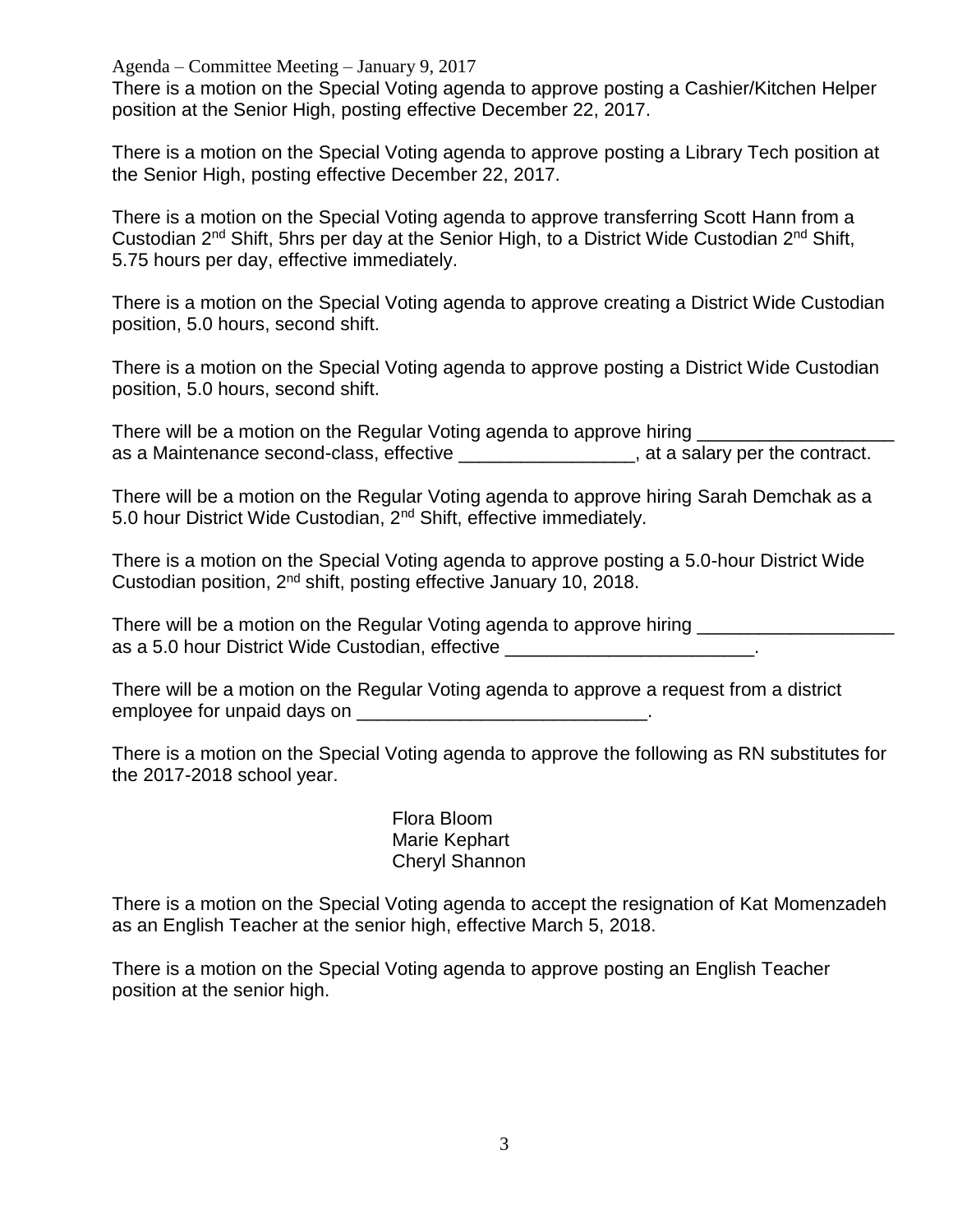## **POLICY COMMITTEE – \*Ms. McGee and Mr. Massung**

There will be a motion on the Regular Voting agenda to approve revising policy 004 – Oath of Office, as presented.

There will be a motion on the Regular Voting agenda to approve revising policy 103 – Nondiscrimination in School and Classroom Practices, as presented.

There will be a motion on the Regular Voting agenda to approve revising policy 103.1 – Nondiscrimination – Qualified Students with Disabilities, as presented.

There will be a motion on the Regular Voting agenda to approve revising policy 103.1AR– Nondiscrimination – Qualified Students with Disabilities, as presented.

There will be a motion on the Regular Voting agenda to approve revising policy 104 – Nondiscrimination in Employment and Response, as presented.

There will be a motion on the Regular Voting agenda to approve revising policy 137 AR-2 – Affidavit of Supervisor of Home Education Program – Elem., as presented.

There will be a motion on the Regular Voting agenda to approve revising policy 137 AR-3 – Affidavit of Supervisor of Home Education Program – Sec., as presented.

There will be a motion on the Regular Voting agenda to approve revising policy 138 AR – Exit Criteria for English Learners, as presented.

There will be a motion on the Regular Voting agenda to approve revising policy 150 – Title I – Comparability of Services, as presented.

There will be a motion on the Regular Voting agenda to approve revising policy 203 – Immunizations and Communicable Diseases., as presented.

There will be a motion on the Regular Voting agenda to approve revising policy 203AR – Immunizations Requirements., as presented.

There will be a motion on the Regular Voting agenda to approve revising policy 204 – Attendance, as presented.

There will be a motion on the Regular Voting agenda to approve revising policy 204AR – School Attendance Improvement Plan (SAP)., as presented.

There will be a motion on the Regular Voting agenda to approve revising policy 209.2AR – Diabetes Management., as presented.

There will be a motion on the Regular Voting agenda to approve revising policy 209.2 – Diabetes Management., as presented.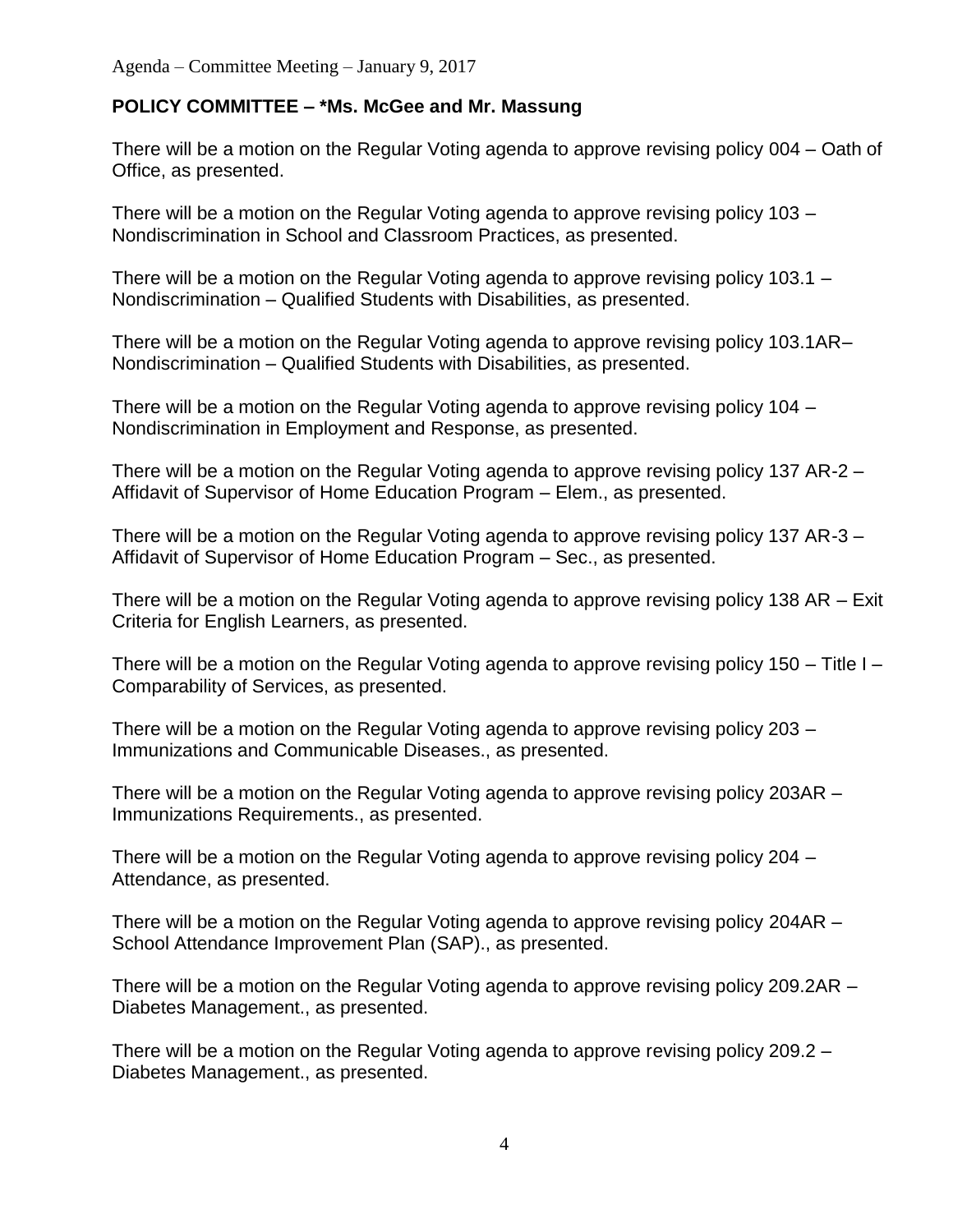Agenda – Committee Meeting – January 9, 2017 There will be a motion on the Regular Voting agenda to approve revising policy 302 – Employment of Superintendent/Assistant Superintendent, as presented.

There will be a motion on the Regular Voting agenda to approve revising policy 311 – Reduction of Staff, as presented.

There will be a motion on the Regular Voting agenda to approve revising policy 324AR – Personnel Files., as presented.

There will be a motion on the Regular Voting agenda to approve revising policy 626 – Procurement Procedure Updates, as presented.

There will be a motion on the Regular Voting agenda to approve revising policy 808 – Food Services, as presented.

There will be a motion on the Regular Voting agenda to approve revising policy 819AR – Suicide Crisis Response Guidelines., as presented.

There will be a motion on the Regular Voting agenda to approve revising policy 819 – Suicide Awareness, Prevention and Response, as presented.

## **STUDENT AFFAIRS – \*Mrs. Droll and Mr. Jeffries**

There will be a motion on the Regular Voting agenda to accept the resignation of Kyle Kelly as the Assistant Director Fall Play – Senior High.

There is a motion on the Special Voting agenda to accept the resignation of Kyle Kelly as the Assistant Director Spring Play – Senior High.

There is a motion on the Special Voting agenda to approve posting the Assistant Director Spring Play – Senior High.

There is a motion on the Special Voting agenda to approve increasing the salary of the Middle School Drama Club Advisor from \$1,424.77 to \$2,424.77, effective the 2017-2018 school year.

There is a motion on the Special Voting agenda to approve creating a Middle School Drama Club Assistant Advisor position to the supplemental contract portion of the Collective Bargaining Agreement, effective the 2018-2018 school year, at a salary of \$1,424.77.

There is a motion on the Special Voting agenda to approve posting a Middle School Drama Club Assistant Advisor position.